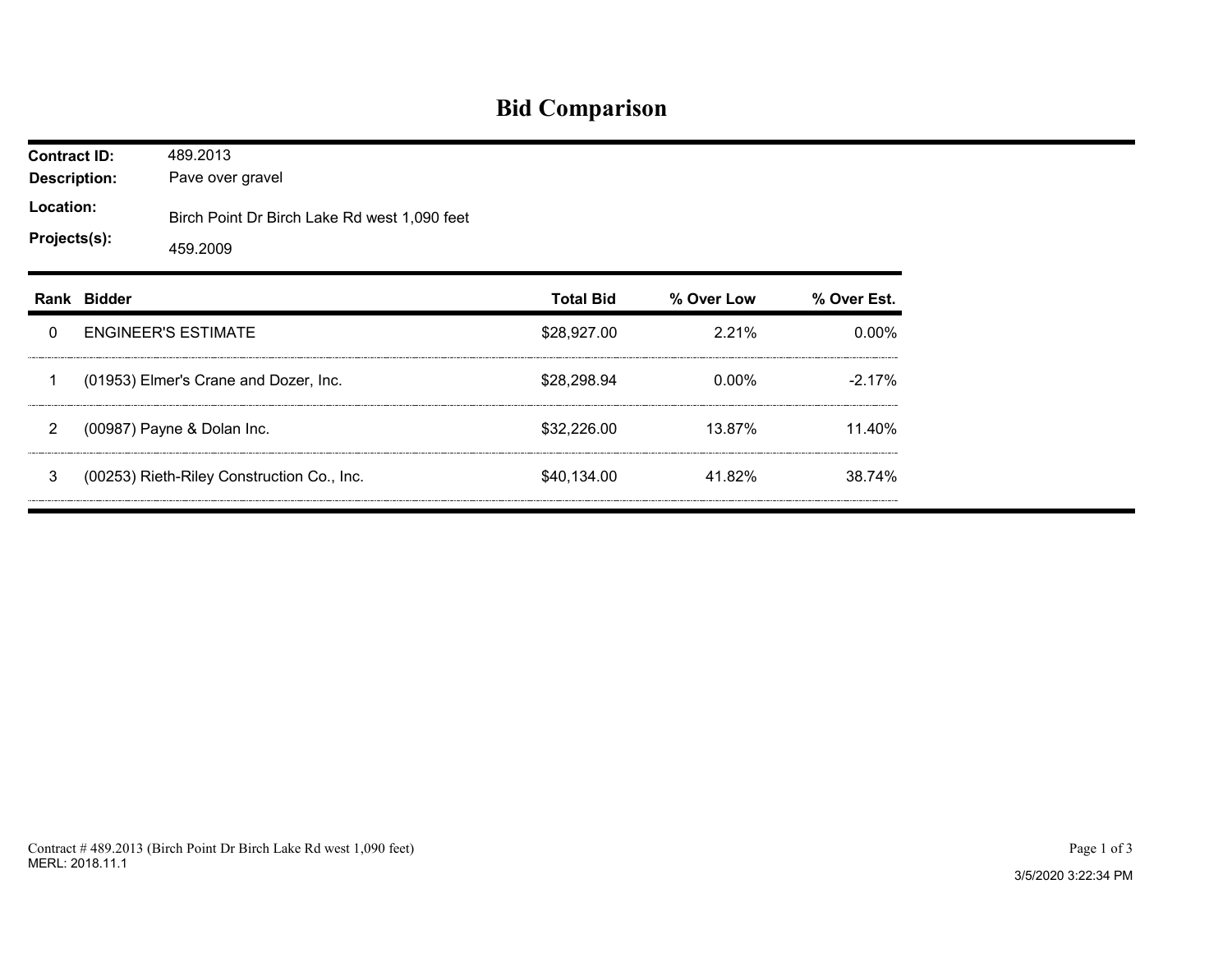| Line               | Pay Item Code                       | <b>Quantity Units</b> |              | <b>ENGINEER'S ESTIMATE</b><br>(0) |             | (1) Elmer's Crane and Dozer, Inc. |              | (2) Payne & Dolan Inc. |             |
|--------------------|-------------------------------------|-----------------------|--------------|-----------------------------------|-------------|-----------------------------------|--------------|------------------------|-------------|
| <b>Description</b> |                                     | <b>Bid Price</b>      | <b>Total</b> | <b>Bid Price</b>                  | Total∣      | <b>Bid Price</b>                  | <b>Total</b> |                        |             |
| 0001               | 1500001                             |                       | 1 LSUM       | \$5,000.00                        | \$5,000.00  | \$500.00                          | \$500.00     | \$2,500.00             | \$2,500.00  |
|                    | Mobilization, Max \$5,000           |                       |              |                                   |             |                                   |              |                        |             |
| 0002               | 5010056                             | 293                   | Ton          | \$75.00                           | \$21,975.00 | \$89.58                           | \$26,246.94  | \$82.00                | \$24,026.00 |
| <b>HMA, 5E1</b>    |                                     |                       |              |                                   |             |                                   |              |                        |             |
| 0003               | 8120140                             | $\overline{2}$        | Ea           | \$250.00                          | \$500.00    | \$50.00                           | \$100.00     | \$100.00               | \$200.00    |
|                    | Lighted Arrow, Type C, Furn         |                       |              |                                   |             |                                   |              |                        |             |
| 0004               | 8120141                             | $\overline{2}$        | Ea           | \$1.00                            | \$2.00      | \$1.00                            | \$2.00       | \$100.00               | \$200.00    |
|                    | Lighted Arrow, Type C, Oper         |                       |              |                                   |             |                                   |              |                        |             |
| 0005               | 8120170                             |                       | LSUM         | \$500.00                          | \$500.00    | \$500.00                          | \$500.00     | \$2,500.00             | \$2,500.00  |
|                    | <b>Minor Traf Devices</b>           |                       |              |                                   |             |                                   |              |                        |             |
| 0006               | 8120350                             | 150                   | Sft          | \$2.00                            | \$300.00    | \$2.00                            | \$300.00     | \$1.00                 | \$150.00    |
|                    | Sign, Type B, Temp, Prismatic, Furn |                       |              |                                   |             |                                   |              |                        |             |
| 0007               | 8120351                             | 150                   | Sft          | \$1.00                            | \$150.00    | \$1.00                            | \$150.00     | \$1.00                 | \$150.00    |
|                    | Sign, Type B, Temp, Prismatic, Oper |                       |              |                                   |             |                                   |              |                        |             |
| 0008               | 8120370                             |                       | <b>LSUM</b>  | \$500.00                          | \$500.00    | \$500.00                          | \$500.00     | \$2,500.00             | \$2,500.00  |
|                    | <b>Traf Regulator Control</b>       |                       |              |                                   |             |                                   |              |                        |             |
| <b>Bid Totals:</b> |                                     |                       |              | \$28,927.00                       |             | \$28,298.94                       |              | \$32,226.00            |             |